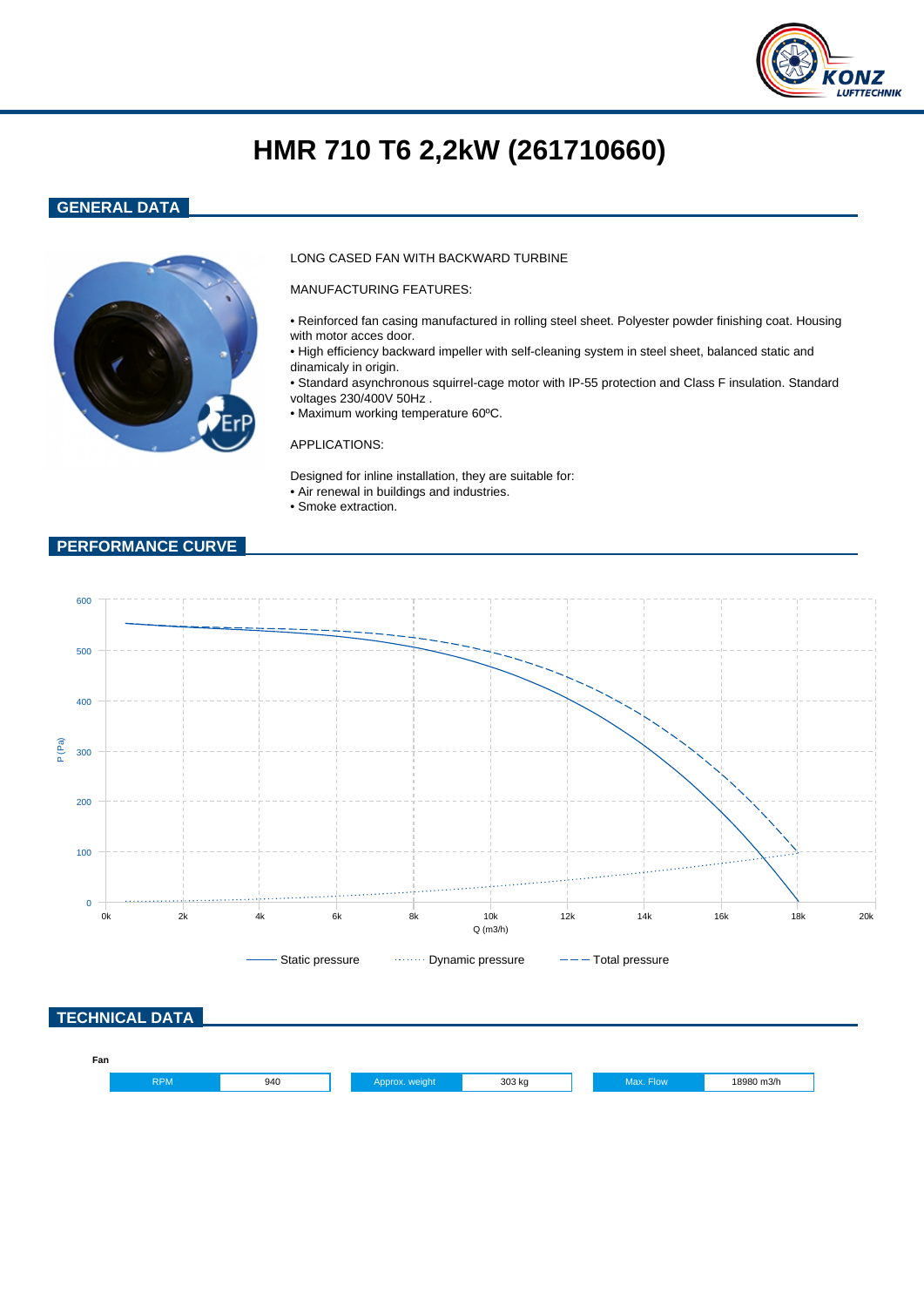

# **DIMENSIONS**





#### **Dimensions (mm)**



## **WIRING DIAGRAM**



400/690V



# **ACCESSORIES**



**SAFETY SWITCH INT 6,5 1V REF:** FX452508



**FLEXIBLE JOINT JE 45 REF:** 300719201



**OPTIONAL MOUNTING SUPPORT PO 112 REF:** 960001664



**INLET-OUTLET PROTECTION GUARD RP 112 REF:** 960340105